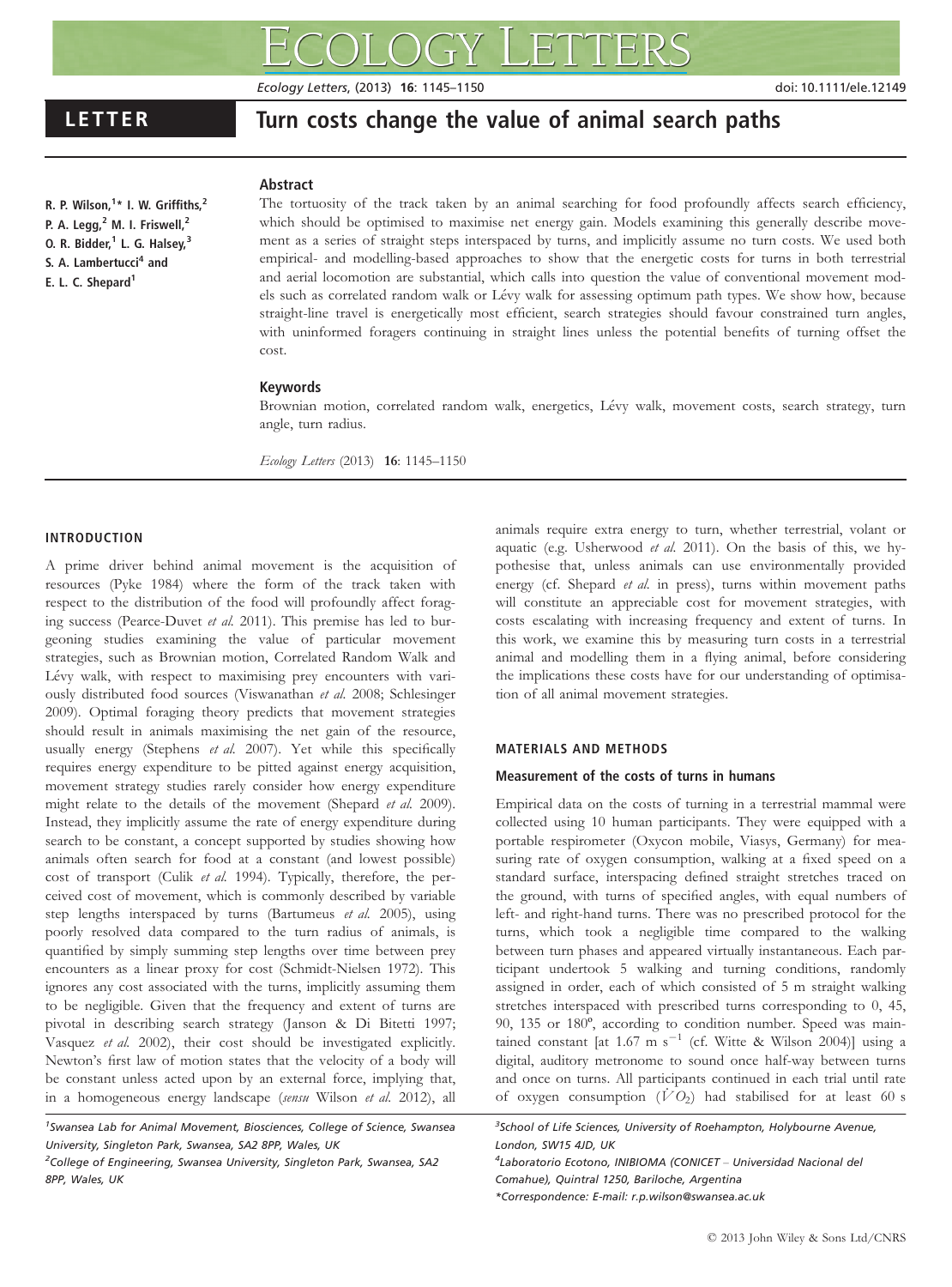(usually after 3 min). Mean  $\dot{V}O_2$  values defining energy expenditure for each trial were taken from the last 60 s.

### Derivation of the costs of turning in a flying animal

The metabolic cost of flight is problematic to measure directly but conceptual design models for aircraft have powerful predictive capacity (Anderson 2008; Pennycuick 2008). Specifically, the energy required for a turn (above that of straight and level flight) can be derived from the increase in drag that would result if a flying animal were to maintain altitude and speed while banking. We adopted this approach using a gliding bird, the Andean condor Vultur gryphus, as our model. Thus, this approach first calculated the lift and the drag of a condor travelling in a straight line in terms of its speed and wing area. The increase in lift necessary to correct for the angled wings during a banked turn of defined radius was then calculated and this increased lift was then defined by the resultant increased drag on the bird. Finally, from this, we derived the increased energy necessary to compensate for it (see supplementary information).

### Costs of transport in defined movement types

We used the information on the cost of turning from our flying model to examine its effect on the cost of movement in a correlated random walk (CRW), a diffusive movement model that nicely represents random search patterns by many animals, where the previous step direction influences the direction of the following step (e.g. Dickson et al. 2005 and refs therein). First, we subjected CRW with fixed step lengths to increasingly constrained turn angles between steps to examine how turn angle related to power use and the cost of transport, deriving mean values from 100 runs per scenario. Second, we created two cases of CRW, each case with the same diffusion D coefficient and overall distances travelled, but one case consisting of short steps and small turns and another with long steps and large turns, to compare power use and costs of transport for the two scenarios. As CRWs are diffusive walks (for correlation  $r < 1$ ), the expected net squared displacement from the starting point after a given time  $T$  is asymptotically equal to  $4DT$ . The diffusion coefficient  $D$  is related to path sinuosity S and mean movement speed  $V$  by:  $D = V/S^2$  (Benhamou 2006). When  $V$  does not vary across CRWs, then  $D$  only depends on  $S$ , which is a combination of step lengths and turn distribution parameters (Benhamou 2004):

$$
S = 2\left[E(l)\left(\frac{1-c^2-s^2}{(1-c)^2+s^2}+b^2\right)\right]^{-0.5}
$$
\n(1)

where  $E(l)$  is the mean step length, b is the coefficient of variation of step length, and  $\epsilon$  and  $s$  are the mean cosine and sine of turns respectively (the directional correlation is given by  $r = (c^2 + s^2)^{0.5}$ ). When right and left turns are balanced ( $s = 0$ ) and the step length is constant  $(E(l) = p, b = 0)$ , S becomes:

$$
S = 2\left[p\left(\frac{1+\epsilon}{1-\epsilon}\right)\right]^{-0.5} \tag{2}
$$

In this framework, it is therefore easy to design CRWs with quite different step lengths and mean cosine of turns, but showing the same sinuosity and thereby the same diffusion coefficient. For instance, if the step length of a CRW with mean cosine of turns  $c$  is

taken as  $p_{\alpha}$  a non-correlated RW (CRW with  $\epsilon = 0$  i.e. constant discrete step Brownian motion) can be designed with the same sinuosity (and diffusion) by setting:  $P_0 = p_c(1 + c)/(1 - c)$ . Note that in the more usual case, where step length is not constant (cf. Codling et al. 2008) but is drawn from an exponential law with mean  $E(l)$  $(b = 1)$ , one gets  $E(l)_0 = E(l)/(1-c)$ .

### Costs of transport in an example soaring bird

We used data from a GPS-corrected, dead-reckoned condor track where bird positional data were calculated at subsecond resolution by interpolating between GPS-fixes (at 11 s intervals) using an onboard compass to derive bird heading (see Shepard et al. 2011). Our positional data were thus described by points separated by 0.17 s in time which, at a flight speed of ca.  $15 \text{ m s}^{-1}$  (Shepard *et al.* 2011), equates to straight-line sections of  $\sim 2.5$  m (about twice the length of an Andean condor and unlikely to incorporate more than a small fraction of a turn), which we progressively decreased in resolution by increasing the time intervals for positional fixes to one fix every 83 s. We then used the values predicted from our flight model (see above) to calculate the power used and the cost of transport (COT) incurred during the track in relation to the different step slengths to have an explicit test of the above phenomena in a wild animal.

## RESULTS

The empirical data on humans showed that turn costs are substantial and are linearly related to turn angle (Fig. 1). These results imply that a single  $180^{\circ}$  turn cost the same as walking at 1.67 m s<sup>-1</sup> for 5.88 m in a straight line. Although greater extents of turns were clearly related to higher oxygen consumption, it was not clear how the angular velocity of turns varied with turn angle and whether angular velocity, which was most likely to have been higher in the more substantive turns, contributed to the costs of turning. The modelled bird results showed similar trends, with energy consumption being 2.58 J/° of turn over and above that required for straight line travel. In this latter case, a 180º turn equated to 20.7 m of



Figure 1 Oxygen consumption in humans (+ SEM) during walking and turning as a function of turn angle. The gradient of the regression represents the costs of turning since both walking speed and distance between turns are constant.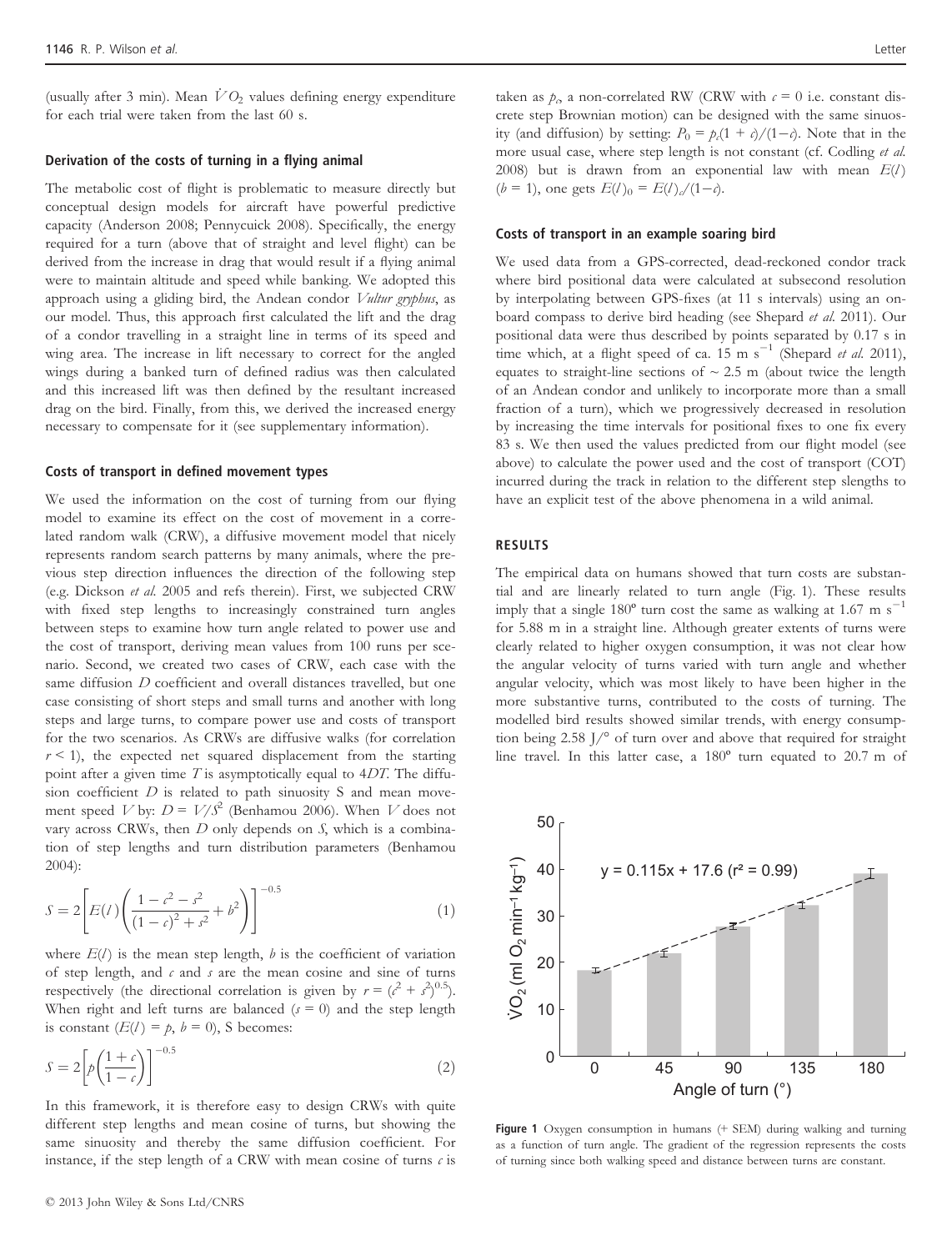straight line travel (assuming a turn radius of 27.8 m and a glide speed of 16.5 m  $s^{-1}$ ).

These turn costs markedly affected the cost of movement in theoretical random walks. Any turns increased costs of transport, with greater turn angles being resulting in greater costs of transport (Fig. 2) and the costs of transport increased overall with decreasing step length (Fig. 2). Our two cases of CRW for both humans and birds with simulated equivalent diffusion rates (diffusion distance was approximately equal between Brownian motion ( $\pm$  180°) at a step size of 1, and a correlated random walk  $(\pm 18^{\circ})$  at a step size of 0.008) had power uses and COTs that were c. 96 and 143 times higher with high turn frequency than with low turn frequency, respectively, for both the human and bird.

Finally, the high resolution data (measurement intervals of 0.17 s) of the extended flight track (72 min) of a free-living Andean condor clearly showed the changes in flight trajectory associated with the exploitation of thermals where birds gain height (Shepard et al. 2011), although this was not obvious in the low resolution data (measurement intervals of 83 s; Fig. 3). The resolution of position played an important role in defining apparent movement costs (Fig. 3). As temporal resolution of step length decreased from 0.17 to 83 s, the apparent distance travelled decreased from 43.3 to 28.1 km (a 1.5-fold difference) and the total angle turned (the sum of all turns) decreased from 4923 to 55 radians (a difference of 89 fold; Fig. 3c). Both have implications for derived values of transport costs with the consequence being that the apparent power use decreased from 62.54 to 36.11 W  $\text{kg}^{-1}$ , while COT decreased from 3.7 to 2.14 J  $\text{kg}^{-1}$  m<sup>-1</sup> (both representing a 1.7-fold difference; Fig. 3d). Turn angles displayed by the condor during its flight had a clear mode in the bin of  $0-10^{\circ}$  (Fig. 4), although virtually all turn angles in excess of 60° were associated with the exploitation of



Figure 2 Mass-specific cost of transport (COT) as a function of increasing angles allowed in turns (in 16° increments) for derived correlated random walks executed by a walking human (black lines) and an Andean condor (grey lines) with varying step lengths (1, 5 and 25 m between turns, represented by continuous, dashed and dotted lines, respectively). For the bird, energy values were derived from a model (see text) while human values were derived empirically (see text). In the latter case, the conversion from oxygen consumption (see Fig. 1) to energy was taken to be 1 L O<sub>2</sub>  $\equiv$  20.92 kJ (Franks B, Howley ET (1998) Fitness Leader's Handbook. Champaign: Human Kinetics Publishers).

thermals, and therefore gain in potential energy (Fig. 4) (Shepard et al. 2011). There was no such apparent advantage for turns at angles of less than 60° (Fig. 4).

### DISCUSSION

This work demonstrates unequivocally that the costs for turning constitute an appreciable fraction of animal movement costs. Newton's first law of motion, noting that the velocity of a body will not change unless subject to an external force, indicates why this is so. Two factors may explain the general disregard for this among biologists: One is that there are occasions where animals may turn without investing energy because there is external energy from the environment, such as a downward slope or rising air (see Shepard et al. in press for a synthesis of this). Indeed, animals, especially flying birds which operate in a particularly variable energy landscape, presumably balance the costs of straight-line travel and turning with minimised costs of travel according to the availability of external, environmental energy (Shepard et al. in press) Second, that determination of animal movement costs, which is conventionally undertaken using gas repirometry on subjects on a treadmill (e.g. Halsey et al. 2009) or in a water flume (e.g. Wikelski & Cooke 2006), is challenging enough without considering a protocol that somehow incorporates turns. Carefully constructed experiments using gas respirometry on animals in a maze may provide a methodology, as may, e.g. heart rate metrics from logger-equipped wild animals (cf. Green et al. 2009) where turns can be resolved at fine scale. Similarly, in gliding birds such as the condor, logged data on turn angle can be examined with respect to sink rate in still air to derive loss of potential energy values. Currently, however, to our knowledge, only one study has ever explicitly documented turn costs, that of Minetti et al. (2011), who found that 15% of the costs of athletes running up skyscrapers was attributable to stairwell turns, although some studies, such as that of Usherwood et al. (2011) consider turn costs to be substantial.

Movement is pivotal in defining the way animals operate, and incorporation of turn costs should help explain patterns of movement-related phenomena from time scales ranging from seconds to lifetimes. Turn costs may help clarify, for example, why small prey pursued by large predators, such as gazelle fleeing from cheetah, tend to use sharp turns (Cooke 2008) while large prey fleeing from multiple small predators, such as some baleen whales from killer whales, or moose from wolves, appear to try and outrun them (Saunders et al. 1993; Handcock et al. 2009). At larger scales, incorporation of turn costs within models of animal search strategies will profoundly affect what is considered to be energetically optimal. Indeed, although our work does not attempt to relate movement costs to gain (such as energy gain in food) or to the energy landscape (Shepard et al. in press), it does show that overall movement costs depend on the scale at which movement is considered, with power use and costs of transport tending to increase with finer resolution of movement, irrespective of whether that movement is model based (Fig. 2), or derived from wild animals (Fig. 3). Thus, particular movement strategies, such as Lévy walk, which are considered scale invariant (Viswanathan et al. 1996), cannot be considered for optimality with regard to net energy return (Viswanathan et al. 2008) unless the step resolution allows for the sum of the calculated angles within the track to approach the real angular sum. This premise is acceptable since the costs for turns are a linear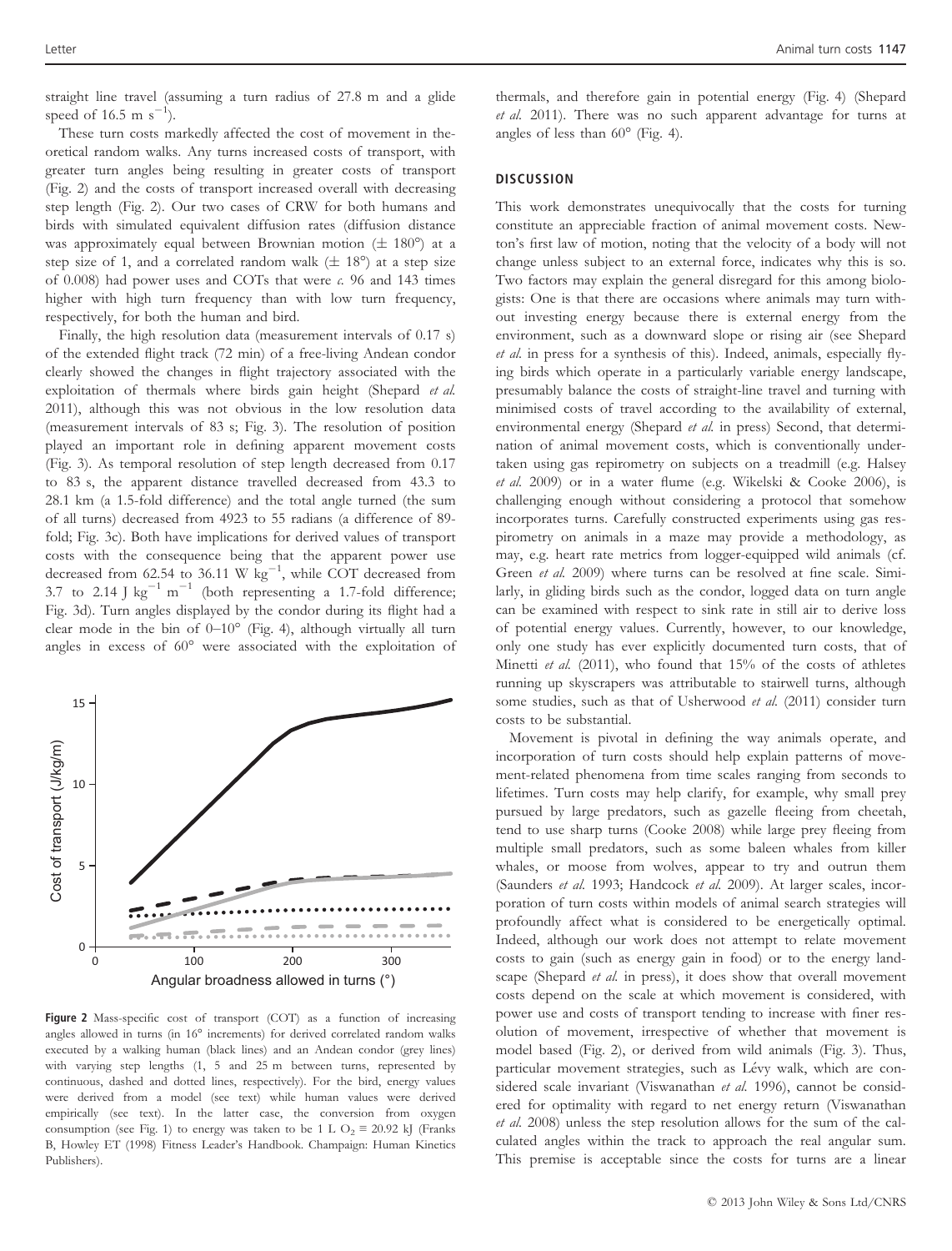

Figure 3 The movement of a free-living Andean condor during a 72 min flight exemplified by different time resolutions of the path, at intervals of (a) at 0.17 s and (b) 83 s. Insets show how the fine detail of the track, such as circling in thermals, is lost. (c) shows the calculated distance travelled (grey line) and the total angle turned (black line) as a function of the temporal resolution of the track while (d) shows the calculated power requirements (grey line) and costs of transport (black line). Note how both the apparent distance travelled and total angle turned decrease with decreasing resolution although there are marked differences in the relative change between them which account for the patterns observed in power and cost of transport.

function of turn angle (Fig. 1). In fact, an important outcome of this work is the finding that it is clearly not enough to consider step length distributions and random turn angles between steps as measures of animal search patterns (Ramos-Fernández et al. 2004). Rather, workers should explicitly determine the distribution of turn angles between steps (Ramos-Fernández et al. 2004) to enable strategy-based costs to be determined, and to determine associations between turn angles and step length to help understand why animals exhibit the patterns they do.

We suggest that animal turning be viewed within the same context as any other behaviour within an optimised framework and that moving animals should only incur the extra costs that turning incurs if the benefits for so doing outweigh them. Thus, foraging animals should only turn if this increases the probability that they will find food relative to the straight line strategy. More acute turns would indicate more compelling reasons to execute the turn, based on information, so that such acute turns would tend to be clustered in time and space, as we observed in the condor track. Indeed, exami-

© 2013 John Wiley & Sons Ltd/CNRS

nation of the extent to which turn angles are clumped may help researchers identify areas of interest (Weimerskirch et al. 2007), something that is very different from the supposed random turn angle premise applied at the end of each defined step in many modelled movement scenarios (Viswanathan et al. 1999; Bartumeus et al. 2005).

Authors considering movement patterns are generally constrained to work with positional data from animals at rather coarse spatial scales (e.g. Viswanathan et al. 2008), where step lengths are a convenience for quantifying movement between defined positions, irrespective of the track tortuosity between positions. Our work points to the dangers in this and even implies that fine-scale resolution of animal movement may reveal straight-line tracks, punctuated by turns based on decisions where animal-based energy costs of the turn are outweighed by the gains, such as increased likelihood of acquisition of food, or that external, environmental energy may diminish, negate or even reduce energetic costs, such as occurs in condors exploiting thermals (Shepard et al. 2011). Recent technolog-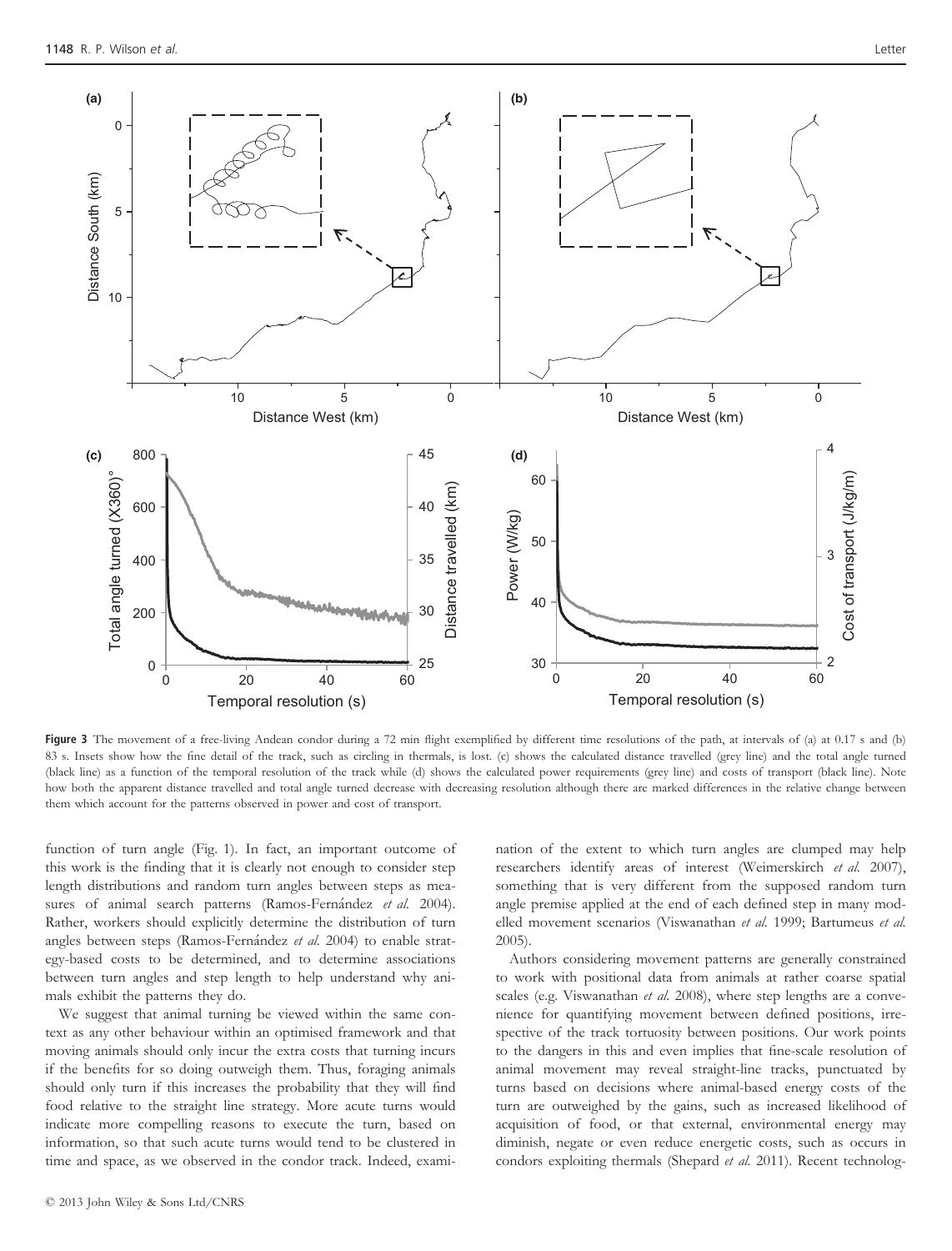

Figure 4 The frequency of turn angles for a single Andean condor flight of 72 min. The bird sometimes gained altitude by circling in thermal updraughts (series indicated in black). Such times were typified by high angular changes as the bird gained an energy resource (here potential energy) (Shepard et al. 2011), in contrast to the relatively straight glides between thermals (series in grey) where altitude was lost.

ical innovations (e.g. Wilson et al. 2008) will clarify this shortly. In the meantime, we suggest that, in contrast to viewing, e.g. Brownian motion, CRW or Lévy walk as fundamental search strategies for foraging animals (e.g. Van Hensbergen & Martin 1993; Mårell et al. 2002; Sims et al. 2008), they are actually an emergent property as a result of decisions to turn at particular times based on sensory or memory-based information (Moore & Kennedy 1985). The greater question might be how the hierarchy of information available to foraging animals, primarily through sensory systems (Hays et al. 2003; Nevitt 2008), leads to the patterns we observe. Indeed, we predict that future work adopting this approach will be able to marry the concept that animals react to their environment better using a series of biologically meaningful rules to apparent movement models rather than assuming that somehow animals adopt such models as a general solution.

#### ACKNOWLEDGEMENTS

R.P.W was supported by National Geographic & a Rolex Award for Enterprise. E.L.C.S was funded by a Leverhulme early career fellowship. Data collection was funded by a National Geographic/ Waitt grant (W133-10) and a Wingate Scholarship to E.L.C.S as well as by the BBVA Foundation and ANPCyT–PICT 1156 (2010) to SAL. O.R.B is funded by a KESS studentship through the European Social Fund and the RSPCA. We are particularly grateful to Simon Benhamou for extensive comments on earlier drafts of this work, and to Emma, Lindsey, Mark, Ryan, Toni, Ed, Victoria and Jules for sweating it out for us in the gym.

## AUTHORSHIP AND CONFLICT OF INTEREST

The authors declare no conflict of interest. RPW and ELCS conceived the study, IWG and MIF provided the theoretical work, LGH ran the tests on humans and the analysis of the consequent data with RPW and ORB, PAL conducted the modelling with IWG. SAL and ELCS provided data and all authors contributed to writing the manuscript.

## REFERENCES

- Anderson, J.D. (2008). Introduction to Flight. 8th edn. McGraw-Hill, New York.
- Bartumeus, F., Da Luz, M.G.E., Viswanathan, G.M. & Catalan, J. (2005). Animal search strategies: a quantitative random-walk analysis. Ecology, 86, 3078-3087.
- Benhamou, S. (2004). How to reliably estimate the tortuosity of an animal's path: straightness, sinuosity, or fractal dimension? J. Theor. Biol., 229, 209–220.
- Benhamou, S. (2006). Detetcting an orientation component in animal paths when the preferred direction is individual-dependent. Ecology, 87, 518-528.
- Codling, E.A., Plank, M.J. & Benhamou, S. (2008). Random walk models in biology. J. R. Soc. Interface, 5, 813–834.
- Cooke, S.J. (2008). Biotelemetry and biologging in endangered species research and animal conservation: relevance to regional, national, and IUCN Red List threat assessments. Endanger Species Res, 4, 165-185.
- Culik, B.M., Wilson, R.P. & Bannasch, R. (1994). Underwater swimming at low energetic cost by pygoscelid penguins. *J Exp Biol*, 197, 65-78.
- Dickson, B.G., Jenness, J.S. & Beier, P. (2005). Influence of vegetation, topography, and roads on cougar movement in southern california. J Wildl Manage, 69, 264–276.
- Green, J.A., Boyd, I.L., Woakes, A., Warren, N.L. & Butler, P.J. (2009). Evaluating the prudence of parents: daily energy expenditure throughout the annual cycle of a free-ranging bird, the macaroni penguin Eudyptes chrysolophus. J. Avian Biol., 40, 529–538.
- Halsey, L.G., Shepard, E.L.C., Quintana, F., Laich, A.G., Green, J.A. & Wilson, R.P. (2009). The relationship between oxygen consumption and body acceleration in a range of species. Comp Biochem Physiol A Mol Integr Physiol, 152, 197–202.
- Handcock, R.N., Swain, D.L., Bishop-Hurley, G.J., Patison, K.P., Wark, T., Valencia, P. et al. (2009). Monitoring animal behaviour and environmental interactions using wireless sensor networks, GPS collars and satellite remote sensing. Sensors (Basel), 9, 3586-3603.
- Hays, G.C., Åkesson, S., Broderick, A.C., Glen, F., Godley, B.J., Papi, F. et al. (2003). Island-finding ability of marine turtles. Proc. R. Soc. Lond. B Biol. Sci., 270, S5–S7.
- Janson, C.H. & Di Bitetti, M.S. (1997). Experimental analysis of food detection in capuchin monkeys: effects of distance, travel speed, and resource size. Behav. Ecol. Sociobiol., 41, 17–24.